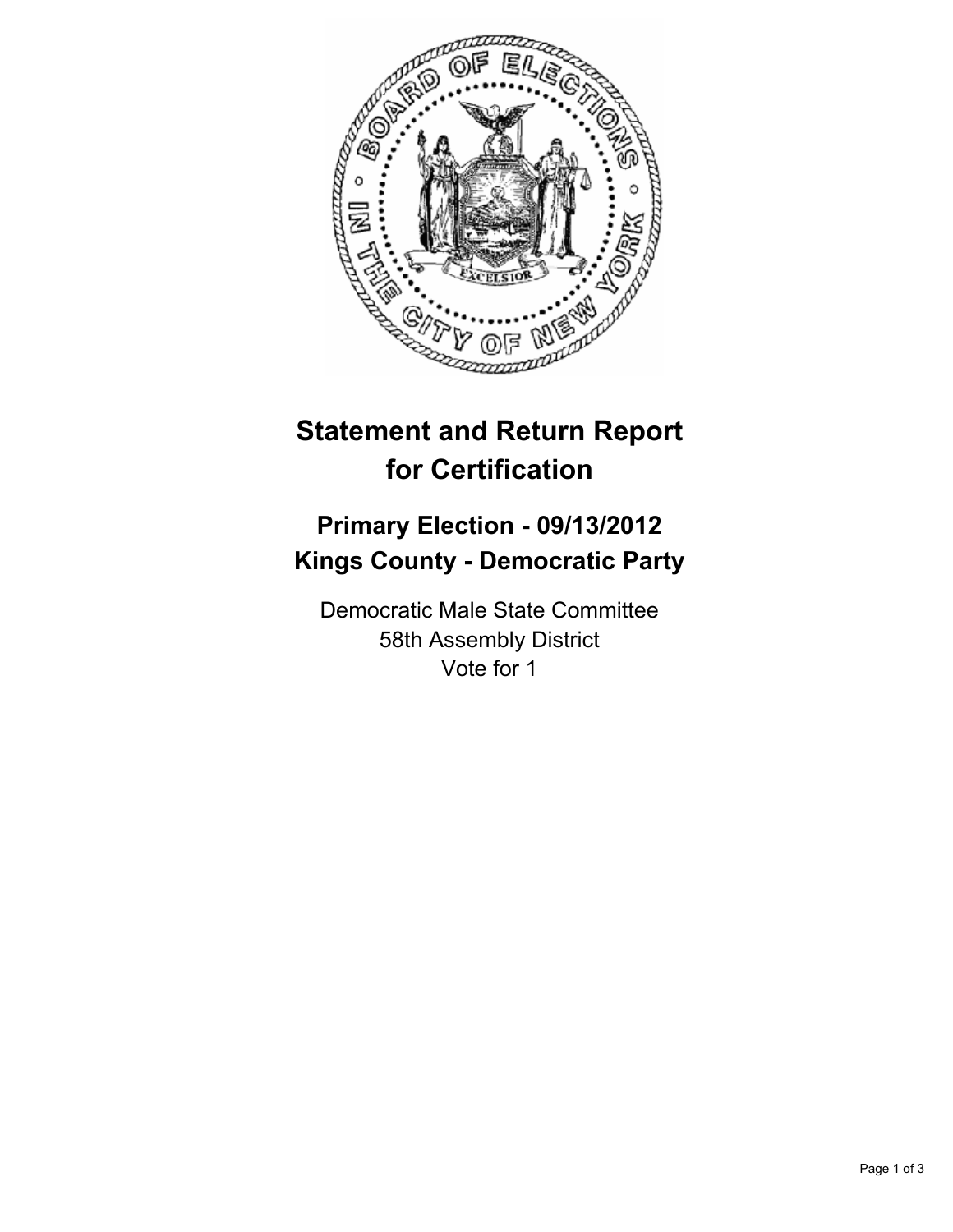

## **Assembly District 58**

| <b>PUBLIC COUNTER</b>                                    | 5,887 |
|----------------------------------------------------------|-------|
| <b>EMERGENCY</b>                                         | 1     |
| ABSENTEE/MILITARY                                        | 196   |
| <b>FEDERAL</b>                                           | 0     |
| <b>SPECIAL PRESIDENTIAL</b>                              | 0     |
| <b>AFFIDAVIT</b>                                         | 89    |
| <b>Total Ballots</b>                                     | 6,173 |
| Less - Inapplicable Federal/Special Presidential Ballots | 0     |
| <b>Total Applicable Ballots</b>                          | 6,173 |
| <b>CORY PROVOST</b>                                      | 2,770 |
| <b>WEYMAN A. CAREY</b>                                   | 2,407 |
| CARLTON LATORCE (WRITE-IN)                               | 1     |
| DOMINIC CODIO (WRITE-IN)                                 | 1     |
| <b>JOSUE PIERRE (WRITE-IN)</b>                           | 4     |
| LEOPOLD COX (WRITE-IN)                                   | 1     |
| UNATTRIBUTABLE WRITE-IN (WRITE-IN)                       | 11    |
| <b>Total Votes</b>                                       | 5,195 |
| Unrecorded                                               | 978   |